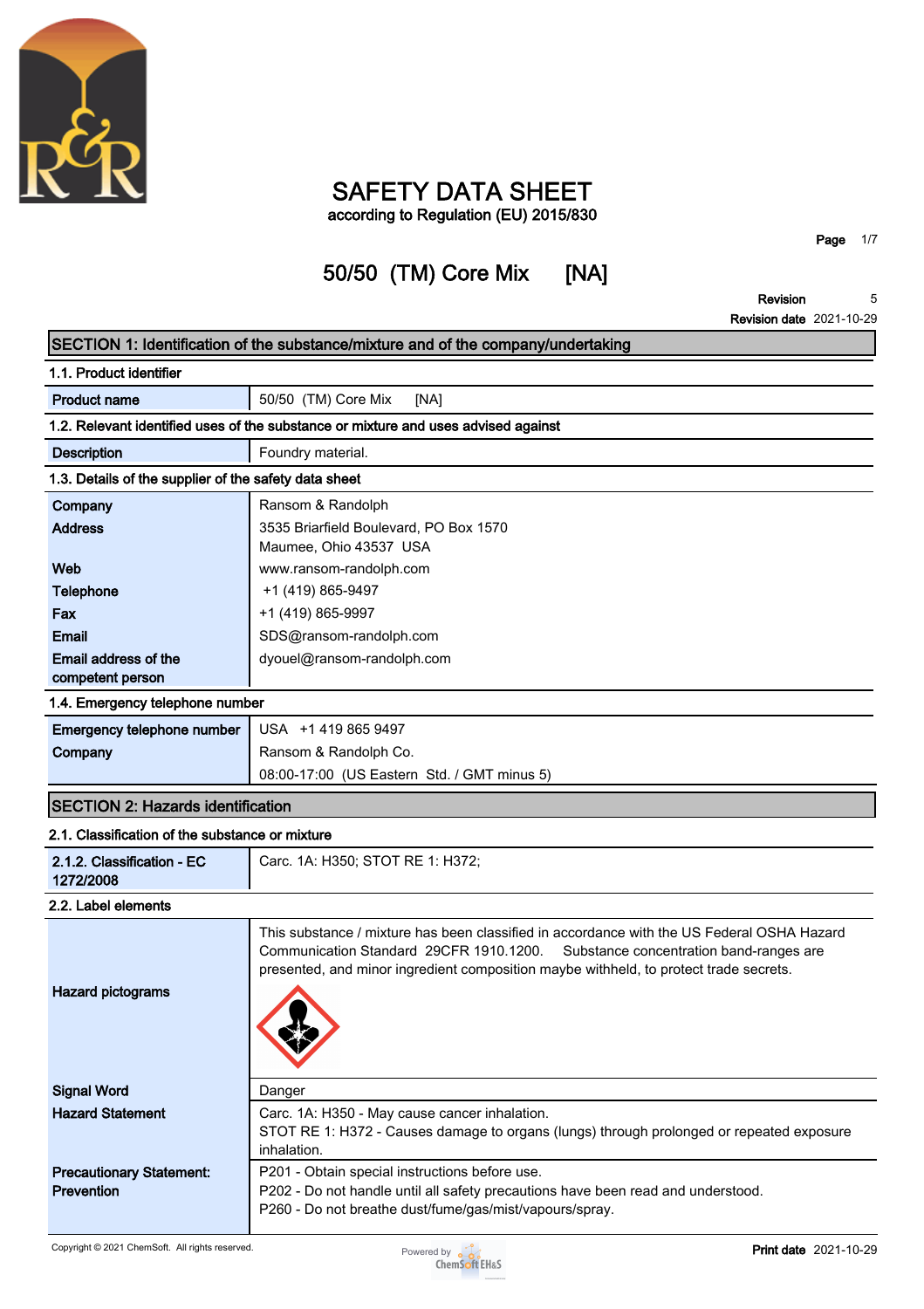**Revision Revision date 2021-10-29 5**

| 2.2. Label elements                                |                                                                                                                                                            |
|----------------------------------------------------|------------------------------------------------------------------------------------------------------------------------------------------------------------|
|                                                    | P264 - Wash (hands) thoroughly after handling.<br>P270 - Do no eat, drink or smoke when using this product.                                                |
|                                                    | P280 - Wear protective gloves/protective clothing/eye protection/face protection.<br>P285 - In case of inadequate ventilation wear respiratory protection. |
| <b>Precautionary Statement:</b><br>Response        | P308+P313 - IF exposed or concerned: Get medical advice/attention.<br>P314 - Get medical advice/attention if you feel unwell.                              |
| <b>Precautionary Statement:</b><br><b>Storage</b>  | P405 - Store locked up.                                                                                                                                    |
| <b>Precautionary Statement:</b><br><b>Disposal</b> | P501 - Dispose of contents/container to local and national regulations                                                                                     |
| 2.3. Other hazards                                 |                                                                                                                                                            |
| Other hazards                                      | Product contains crystalline silica.                                                                                                                       |
|                                                    | This material contains trace amounts of naturally occurring uranium, thorium, and radium.                                                                  |
| <b>Further information</b>                         |                                                                                                                                                            |
|                                                    | Not applicable. PBT and vPvB assessment.                                                                                                                   |
|                                                    |                                                                                                                                                            |

#### **SECTION 3: Composition/information on ingredients**

#### **3.2. Mixtures**

#### **EC 1272/2008**

| <b>Chemical Name</b>                       | Index No. | CAS No.    | EC No.    | <b>REACH Registration</b><br><b>Number</b> | Conc.<br>$(\%w/w)$ | Classification                      |
|--------------------------------------------|-----------|------------|-----------|--------------------------------------------|--------------------|-------------------------------------|
| silica, viterous (Silica, fused            |           | 60676-86-0 | 262-373-8 |                                            | $10 - 20%$         |                                     |
|                                            |           |            |           |                                            |                    |                                     |
| respirable dust)                           |           |            |           |                                            |                    |                                     |
| silica (cristobalite conc. $\ge$ /= 1.0 %) |           | 14464-46-1 | 238-455-4 |                                            |                    | 10 - 20% Carc. 1A: H350; STOT RE 1: |
|                                            |           |            |           |                                            |                    | H372:                               |
| quartz ( $conc. < 1.0\%$ )                 |           | 14808-60-7 | 238-878-4 |                                            |                    | 0 - 0.5% Carc. 1A: H350:            |
|                                            |           |            |           |                                            |                    |                                     |

#### **Further information**

**Full text for all Risk Phrases mentioned in this section are displayed in Section 16.**

#### **SECTION 4: First aid measures**

#### **4.1. Description of first aid measures**

| Inhalation                                                       | Move the exposed person to fresh air.                                           |  |  |
|------------------------------------------------------------------|---------------------------------------------------------------------------------|--|--|
| Eye contact                                                      | Rinse immediately with plenty of water for 15 minutes holding the eyelids open. |  |  |
| <b>Skin contact</b>                                              | Wash with soap and water.                                                       |  |  |
| Ingestion                                                        | Drink 1 to 2 glasses of water. DO NOT INDUCE VOMITING.                          |  |  |
| 4.2. Most important symptoms and effects, both acute and delayed |                                                                                 |  |  |
| Inhalation                                                       | May cause irritation to respiratory system.                                     |  |  |
| Eye contact                                                      | May cause irritation to eyes.                                                   |  |  |
| <b>Skin contact</b>                                              | May cause irritation to skin.                                                   |  |  |
| Ingestion                                                        | May cause irritation to mucous membranes.                                       |  |  |
|                                                                  | 4.3. Indication of any immediate medical attention and special treatment needed |  |  |
| Inhalation                                                       | Seek medical attention if irritation or symptoms persist.                       |  |  |
| Eye contact                                                      | Seek medical attention if irritation or symptoms persist.                       |  |  |
| <b>Skin contact</b>                                              | Seek medical attention if irritation or symptoms persist.                       |  |  |
| Ingestion                                                        | Seek medical attention if irritation or symptoms persist.                       |  |  |
| <b>SECTION 5: Firefighting measures</b>                          |                                                                                 |  |  |

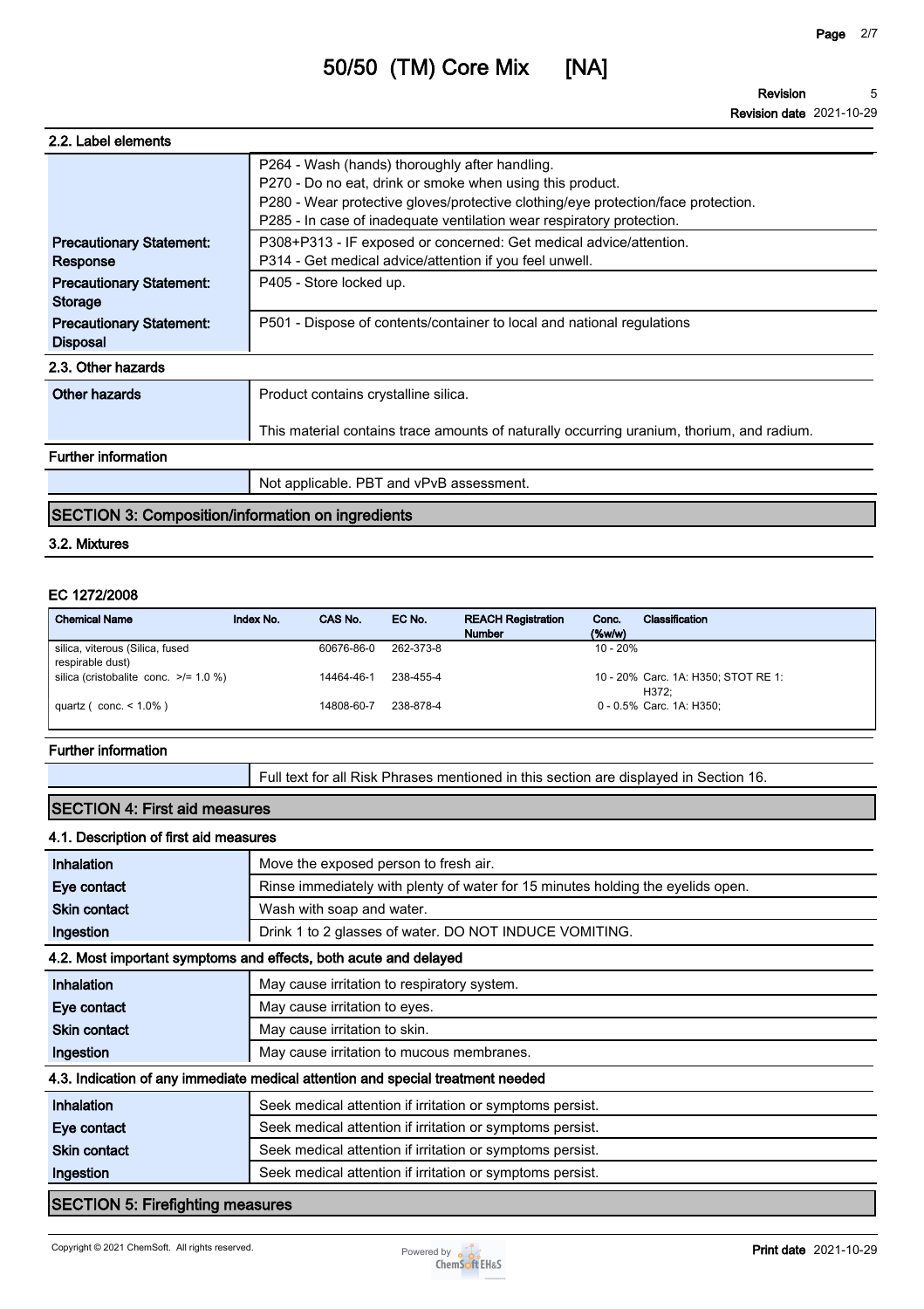| 5.1. Extinguishing media                                          |                                                                                                                                                                                                                                                 |                                                                                           |  |
|-------------------------------------------------------------------|-------------------------------------------------------------------------------------------------------------------------------------------------------------------------------------------------------------------------------------------------|-------------------------------------------------------------------------------------------|--|
|                                                                   | Use extinguishing media appropriate to the surrounding fire conditions.                                                                                                                                                                         |                                                                                           |  |
| 5.2. Special hazards arising from the substance or mixture        |                                                                                                                                                                                                                                                 |                                                                                           |  |
|                                                                   | Burning produces irritating, toxic and obnoxious fumes.                                                                                                                                                                                         |                                                                                           |  |
| 5.3. Advice for firefighters                                      |                                                                                                                                                                                                                                                 |                                                                                           |  |
|                                                                   | Self-contained breathing apparatus. Wear suitable protective clothing.                                                                                                                                                                          |                                                                                           |  |
| <b>SECTION 6: Accidental release measures</b>                     |                                                                                                                                                                                                                                                 |                                                                                           |  |
|                                                                   | 6.1. Personal precautions, protective equipment and emergency procedures                                                                                                                                                                        |                                                                                           |  |
|                                                                   | Avoid raising dust. Wear suitable respiratory equipment when necessary.                                                                                                                                                                         |                                                                                           |  |
| 6.2. Environmental precautions                                    |                                                                                                                                                                                                                                                 |                                                                                           |  |
|                                                                   | No environmental requirements.                                                                                                                                                                                                                  |                                                                                           |  |
| 6.3. Methods and material for containment and cleaning up         |                                                                                                                                                                                                                                                 |                                                                                           |  |
|                                                                   | containers for disposal.                                                                                                                                                                                                                        | Avoid raising dust. Clean the area using a vacuum cleaner. Transfer to suitable, labelled |  |
| 6.4. Reference to other sections                                  |                                                                                                                                                                                                                                                 |                                                                                           |  |
|                                                                   | See section [2, 8 & 13] for further information.                                                                                                                                                                                                |                                                                                           |  |
| <b>SECTION 7: Handling and storage</b>                            |                                                                                                                                                                                                                                                 |                                                                                           |  |
| 7.1. Precautions for safe handling                                |                                                                                                                                                                                                                                                 |                                                                                           |  |
|                                                                   | Avoid raising dust. Ensure adequate ventilation of the working area. In case of insufficient<br>ventilation, wear suitable respiratory equipment.<br>Do not eat, drink or smoke in areas where this product is used or stored. Wash hands after |                                                                                           |  |
|                                                                   | handling the product.                                                                                                                                                                                                                           |                                                                                           |  |
| 7.2. Conditions for safe storage, including any incompatibilities |                                                                                                                                                                                                                                                 |                                                                                           |  |
|                                                                   | Keep containers tightly closed.                                                                                                                                                                                                                 |                                                                                           |  |
| 7.3. Specific end use(s)                                          |                                                                                                                                                                                                                                                 |                                                                                           |  |
|                                                                   | Foundry material.                                                                                                                                                                                                                               |                                                                                           |  |
| <b>SECTION 8: Exposure controls/personal protection</b>           |                                                                                                                                                                                                                                                 |                                                                                           |  |
| 8.1. Control parameters                                           |                                                                                                                                                                                                                                                 |                                                                                           |  |
|                                                                   |                                                                                                                                                                                                                                                 |                                                                                           |  |
|                                                                   | exposure limits - Zirconium silicate 10 mg/m3 STEL ACGIH (respirable fraction)<br>5 mg/m3 TWA OSHA PEL (respirable fraction).                                                                                                                   |                                                                                           |  |
|                                                                   | exposure limits - Crystalline Silica, quartz -<br>fraction); 50 ug/m3 8 hr - TWA PEL (respirable fraction).                                                                                                                                     | 0.025 mg/m3 TWA ACGIH TLV (respirable                                                     |  |
| 8.1.1. Exposure Limit Values                                      |                                                                                                                                                                                                                                                 |                                                                                           |  |
| silica, viterous (Silica, fused                                   | WEL 8-hr limit ppm: -                                                                                                                                                                                                                           | WEL 8-hr limit mg/m3: 0.08                                                                |  |
| respirable dust)                                                  | WEL 15 min limit ppm: -                                                                                                                                                                                                                         | WEL 15 min limit mg/m3: -                                                                 |  |
|                                                                   | WEL 8-hr limit mg/m3 total -                                                                                                                                                                                                                    | WEL 15 min limit mg/m3 total -                                                            |  |
|                                                                   | inhalable dust:<br>WEL 8-hr limit mg/m3 total -                                                                                                                                                                                                 | inhalable dust:<br>WEL 15 min limit mg/m3 total -                                         |  |
|                                                                   | respirable dust:                                                                                                                                                                                                                                | respirable dust:                                                                          |  |

#### **8.2. Exposure controls**

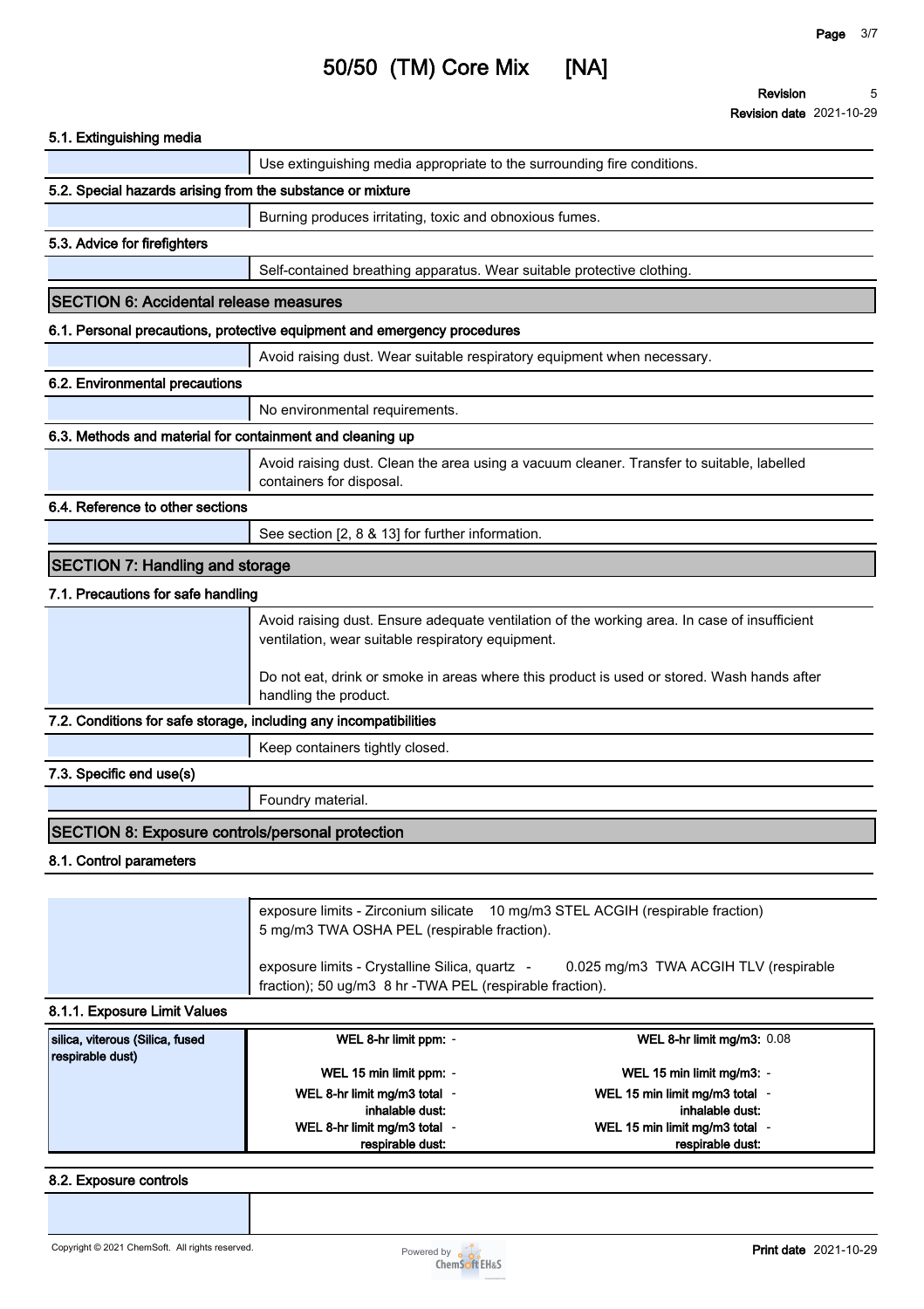| 8.2. Exposure controls        |                                                                                         |
|-------------------------------|-----------------------------------------------------------------------------------------|
| 8.2.2. Individual protection  | Protective clothing.                                                                    |
| measures                      |                                                                                         |
| Eye / face protection         | In case of splashing, wear:. Approved safety goggles. safety glasses with side-shields. |
| Skin protection -             | Wear suitable gloves.                                                                   |
| Handprotection                |                                                                                         |
| <b>Respiratory protection</b> | Suitable respiratory equipment.                                                         |
| 8.2.3. Environmental exposure | Not normally required.                                                                  |
| controls                      |                                                                                         |
| Occupational exposure         | Appropriate local exhaust ventilation is required.                                      |
| controls                      |                                                                                         |

#### **SECTION 9: Physical and chemical properties**

#### **9.1. Information on basic physical and chemical properties**

| Appearance                                  | Powder                                   |
|---------------------------------------------|------------------------------------------|
| Colour                                      | Off white                                |
|                                             | Odour Slight                             |
| pH                                          | $4 - 7$                                  |
|                                             | <b>Melting point</b> No data available   |
|                                             | <b>Freezing Point   Not applicable.</b>  |
| Initial boiling point Not applicable.       |                                          |
|                                             | <b>Flash point</b> Not applicable.       |
| <b>Evaporation rate</b> Not applicable.     |                                          |
| Flammability (solid, gas) Not applicable.   |                                          |
| Vapour pressure   Not applicable.           |                                          |
|                                             | Vapour density   Not applicable.         |
|                                             | Relative density 3.6 (H2O = 1 $@$ 20 °C) |
|                                             | Fat Solubility   Not applicable.         |
| Partition coefficient   No data available   |                                          |
| Autoignition temperature   Not applicable.  |                                          |
|                                             | Viscosity   No data available            |
| <b>Explosive properties</b> Not applicable. |                                          |
| Oxidising properties   Not applicable.      |                                          |
| Solubility                                  | Slightly soluble in water                |

#### **9.2. Other information**

|                                       | <b>Conductivity</b> No data available |
|---------------------------------------|---------------------------------------|
|                                       | Surface tension No data available     |
|                                       | Gas group Not applicable.             |
| Benzene Content Not applicable.       |                                       |
|                                       | Lead content Not applicable.          |
| VOC (Volatile organic Not applicable. |                                       |
| compounds)                            |                                       |

#### **SECTION 10: Stability and reactivity**

**10.1. Reactivity**

**Not applicable.**

#### **10.2. Chemical stability**

**Stable under normal conditions.**

#### **10.3. Possibility of hazardous reactions**

**No Significant Hazard.**

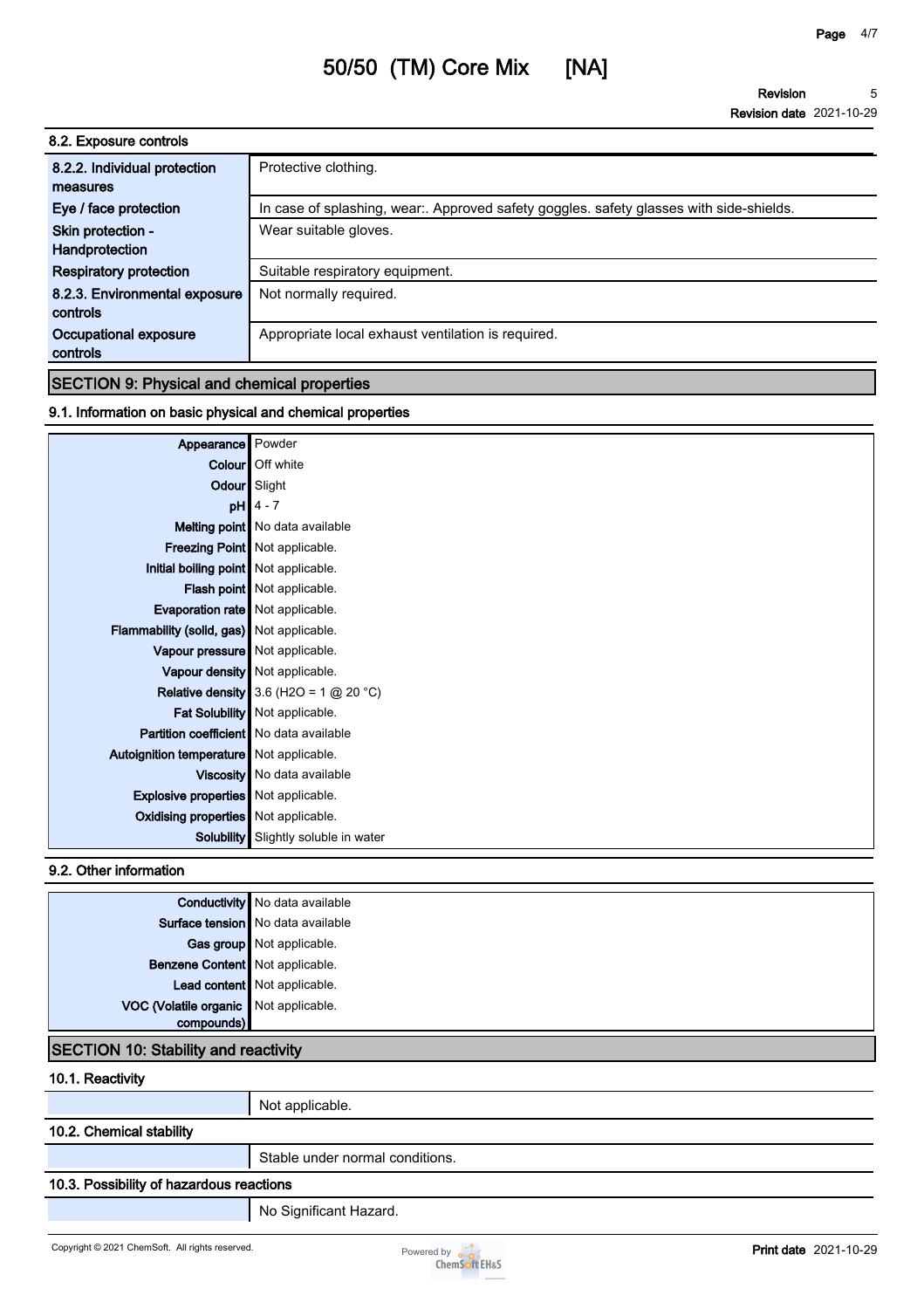**Revision Revision date 2021-10-29 5**

| 10.4. Conditions to avoid                    |                                                                                                                                                                                                                                |  |  |
|----------------------------------------------|--------------------------------------------------------------------------------------------------------------------------------------------------------------------------------------------------------------------------------|--|--|
|                                              |                                                                                                                                                                                                                                |  |  |
|                                              | Moisture.                                                                                                                                                                                                                      |  |  |
| 10.5. Incompatible materials                 |                                                                                                                                                                                                                                |  |  |
|                                              | No Significant Hazard.                                                                                                                                                                                                         |  |  |
| 10.6. Hazardous decomposition products       |                                                                                                                                                                                                                                |  |  |
|                                              | Hazardous Decomposition Products (silica):<br>Crystalline silica will dissolve in hydrofluoric acid<br>and produce silicone tetrafluoride. Reaction with water or acids generates heat.                                        |  |  |
|                                              | Hazardous Decomposition Products (Zircon): Zirconium silicate will disassociate to Zirconium<br>Dioxide (ZRO2) and Silicon dioxide (SiO2) when heated above 1540 degrees Celsius. Hazardous<br>Polymerization: Will not occur. |  |  |
| <b>SECTION 11: Toxicological information</b> |                                                                                                                                                                                                                                |  |  |

#### **11.1. Information on toxicological effects**

| <b>Acute toxicity</b>                | Based on available data, the classification criteria are not met.                                                                                                                                                                                                                                                                                                                                                                                                                                                                                                                                                                                                                                                                                                                                                                                                                                                                                                                                                                                                                                                                                                                                                                                                                                                                        |
|--------------------------------------|------------------------------------------------------------------------------------------------------------------------------------------------------------------------------------------------------------------------------------------------------------------------------------------------------------------------------------------------------------------------------------------------------------------------------------------------------------------------------------------------------------------------------------------------------------------------------------------------------------------------------------------------------------------------------------------------------------------------------------------------------------------------------------------------------------------------------------------------------------------------------------------------------------------------------------------------------------------------------------------------------------------------------------------------------------------------------------------------------------------------------------------------------------------------------------------------------------------------------------------------------------------------------------------------------------------------------------------|
| Skin corrosion/irritation            | Prolonged or repeated exposure may cause irritation to skin and mucous membranes.                                                                                                                                                                                                                                                                                                                                                                                                                                                                                                                                                                                                                                                                                                                                                                                                                                                                                                                                                                                                                                                                                                                                                                                                                                                        |
| Serious eye damage/irritation        | If eye irritation persists: Get medical advice/attention.                                                                                                                                                                                                                                                                                                                                                                                                                                                                                                                                                                                                                                                                                                                                                                                                                                                                                                                                                                                                                                                                                                                                                                                                                                                                                |
| Respiratory or skin<br>sensitisation | No sensitizaton effects reported.                                                                                                                                                                                                                                                                                                                                                                                                                                                                                                                                                                                                                                                                                                                                                                                                                                                                                                                                                                                                                                                                                                                                                                                                                                                                                                        |
| Germ cell mutagenicity               | No mutagenic effects reported.                                                                                                                                                                                                                                                                                                                                                                                                                                                                                                                                                                                                                                                                                                                                                                                                                                                                                                                                                                                                                                                                                                                                                                                                                                                                                                           |
| Carcinogenicity                      | Known Human Carcinogens (Category 1).                                                                                                                                                                                                                                                                                                                                                                                                                                                                                                                                                                                                                                                                                                                                                                                                                                                                                                                                                                                                                                                                                                                                                                                                                                                                                                    |
| Reproductive toxicity                | No observed effect level. No observed effect concentration.                                                                                                                                                                                                                                                                                                                                                                                                                                                                                                                                                                                                                                                                                                                                                                                                                                                                                                                                                                                                                                                                                                                                                                                                                                                                              |
| STOT-single exposure                 | No known adverse health effects.                                                                                                                                                                                                                                                                                                                                                                                                                                                                                                                                                                                                                                                                                                                                                                                                                                                                                                                                                                                                                                                                                                                                                                                                                                                                                                         |
| STOT-repeated exposure               | Chronic effects<br>Prolonged inhalation of respirable crystalline silica<br>In 1997, the International Agency for Research on Cancer (IARC) concluded that crystalline silica<br>inhaled from occupational sources can cause lung cancer in humans. However it pointed out that<br>not all industrial circumstances, nor all crystalline silica types, were to be incriminated. (IARC<br>Monographs on the evaluation of the carcinogenic risks of chemicals to humans, Silica, silicates<br>dust and organic fibers, 1997, Vol. 68, IARC, Lyon, France). In June 2003, the European<br>Commission's Scientific Committee for Occupational Exposure Limits (SCOEL) concluded:<br>"that the main effect in humans of the inhalation of respirable crystalline silica is silicosis. There is<br>sufficient information to conclude that the relative lung cancer risk is increased in persons with<br>silicosis (and apparently, not in employees without silicosis exposed to silica dust in quarries and<br>in the ceramic industry). Therefore, preventing the onset of silicosis will also reduce the cancer<br>risk. Since a clear threshold for silicosis development cannot be identified, any reduction of<br>exposure will reduce the risk of silicosis."<br>(SCOEL SUM Doc 94-final on respirable crystalline silica, June 2003) |
|                                      | There is a body of evidence supporting the fact that increased cancer risk would be limited to<br>people already suffering from silicosis. Worker protection against silicosis should be assured by<br>respecting the existing regulatory occupational exposure limits and implementing additional risk<br>management measures where required (see Section 16).                                                                                                                                                                                                                                                                                                                                                                                                                                                                                                                                                                                                                                                                                                                                                                                                                                                                                                                                                                          |
|                                      | This product contains trace quantities of naturally occurring radioactive uranium, thorium and<br>radium (106-120 Picocuries/gram). Overexposure to respirable dust containing radioactive<br>materials may cause lung cancer. Zirconium silicate is exempt from NRC regulations for source<br>material per 10 CFR 40, since it falls under the definition of material containing less than 0.05%<br>uranium or thorium. However, calculations show that observance of 2-2.8 mg/m3 of respirable dust<br>will, under voluntary guidelines, ensure that intake is less than 10% of the annual limits on intake<br>(ALS) specified in 10 CFR 20.1502(B) and NRC Standards for the protection against radiation for<br>uranium, thorium, radium and radioactive daughter decay products.).                                                                                                                                                                                                                                                                                                                                                                                                                                                                                                                                                  |
| <b>Aspiration hazard</b>             | No Significant Hazard.                                                                                                                                                                                                                                                                                                                                                                                                                                                                                                                                                                                                                                                                                                                                                                                                                                                                                                                                                                                                                                                                                                                                                                                                                                                                                                                   |

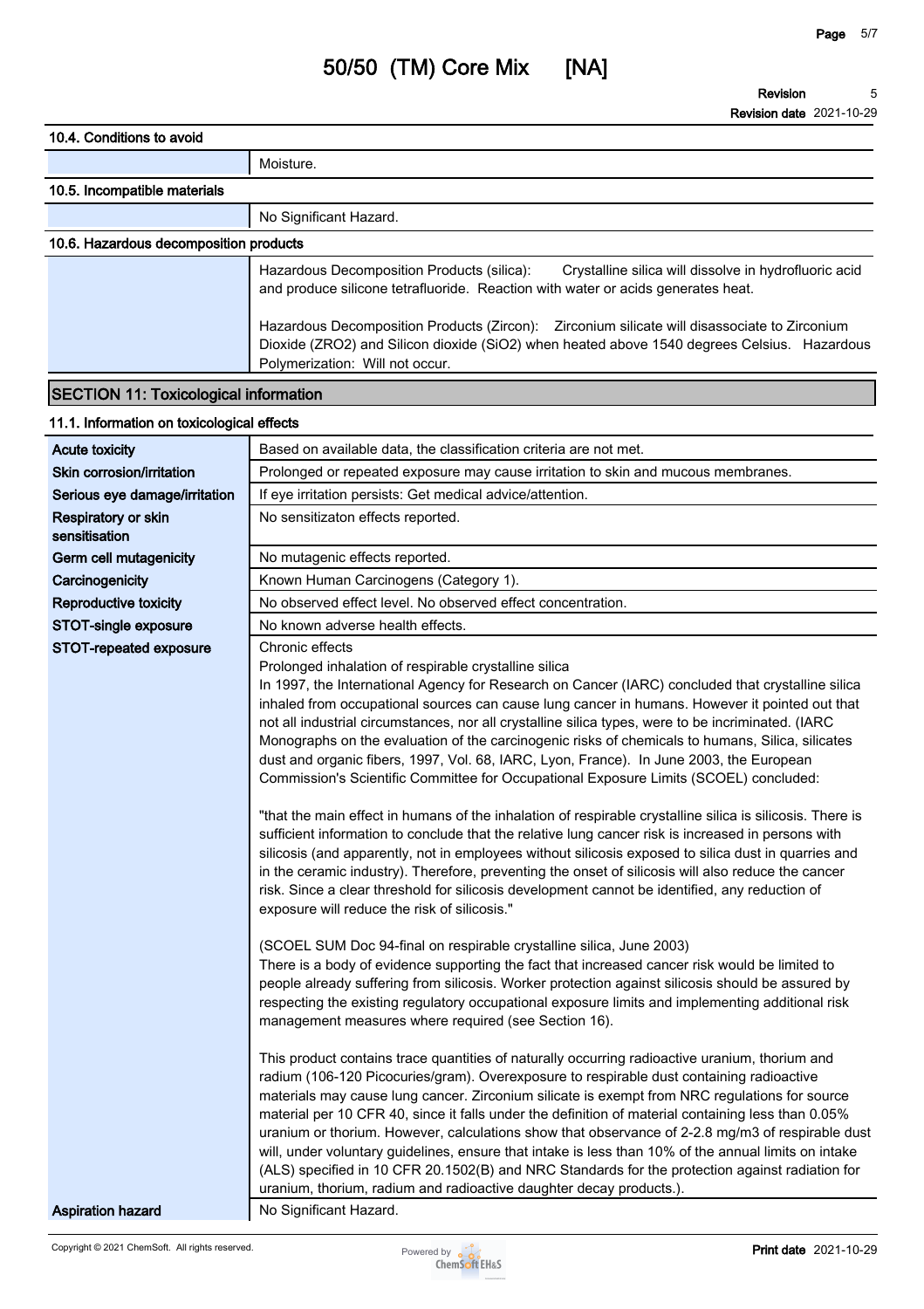**Revision Revision date 2021-10-29 5**

| 11.1. Information on toxicological effects |                                                                                                                                                                                                                                                                                                                                                                                                                                                                                                                                                                                                                                                                                                                                                                      |
|--------------------------------------------|----------------------------------------------------------------------------------------------------------------------------------------------------------------------------------------------------------------------------------------------------------------------------------------------------------------------------------------------------------------------------------------------------------------------------------------------------------------------------------------------------------------------------------------------------------------------------------------------------------------------------------------------------------------------------------------------------------------------------------------------------------------------|
| Repeated or prolonged<br>exposure          | Inhalation may cause coughing, tightness of the chest and irritation of the respiratory system.                                                                                                                                                                                                                                                                                                                                                                                                                                                                                                                                                                                                                                                                      |
| <b>SECTION 12: Ecological information</b>  |                                                                                                                                                                                                                                                                                                                                                                                                                                                                                                                                                                                                                                                                                                                                                                      |
| 12.2. Persistence and degradability        |                                                                                                                                                                                                                                                                                                                                                                                                                                                                                                                                                                                                                                                                                                                                                                      |
|                                            | No data is available on this product.                                                                                                                                                                                                                                                                                                                                                                                                                                                                                                                                                                                                                                                                                                                                |
| 12.3. Bioaccumulative potential            |                                                                                                                                                                                                                                                                                                                                                                                                                                                                                                                                                                                                                                                                                                                                                                      |
|                                            |                                                                                                                                                                                                                                                                                                                                                                                                                                                                                                                                                                                                                                                                                                                                                                      |
|                                            | Does not bioaccumulate.                                                                                                                                                                                                                                                                                                                                                                                                                                                                                                                                                                                                                                                                                                                                              |
| <b>Partition coefficient</b>               |                                                                                                                                                                                                                                                                                                                                                                                                                                                                                                                                                                                                                                                                                                                                                                      |
|                                            | 50/50 (TM) Core Mix<br>[NA] No data available                                                                                                                                                                                                                                                                                                                                                                                                                                                                                                                                                                                                                                                                                                                        |
| 12.4. Mobility in soil                     |                                                                                                                                                                                                                                                                                                                                                                                                                                                                                                                                                                                                                                                                                                                                                                      |
|                                            | Not determined.                                                                                                                                                                                                                                                                                                                                                                                                                                                                                                                                                                                                                                                                                                                                                      |
| 12.5. Results of PBT and vPvB assessment   |                                                                                                                                                                                                                                                                                                                                                                                                                                                                                                                                                                                                                                                                                                                                                                      |
|                                            | Not determined.                                                                                                                                                                                                                                                                                                                                                                                                                                                                                                                                                                                                                                                                                                                                                      |
| 12.6. Other adverse effects                |                                                                                                                                                                                                                                                                                                                                                                                                                                                                                                                                                                                                                                                                                                                                                                      |
|                                            | Not applicable.                                                                                                                                                                                                                                                                                                                                                                                                                                                                                                                                                                                                                                                                                                                                                      |
|                                            |                                                                                                                                                                                                                                                                                                                                                                                                                                                                                                                                                                                                                                                                                                                                                                      |
| <b>SECTION 13: Disposal considerations</b> |                                                                                                                                                                                                                                                                                                                                                                                                                                                                                                                                                                                                                                                                                                                                                                      |
| 13.1. Waste treatment methods              |                                                                                                                                                                                                                                                                                                                                                                                                                                                                                                                                                                                                                                                                                                                                                                      |
|                                            | Dispose of in compliance with all. local and national regulations.                                                                                                                                                                                                                                                                                                                                                                                                                                                                                                                                                                                                                                                                                                   |
| <b>Disposal methods</b>                    |                                                                                                                                                                                                                                                                                                                                                                                                                                                                                                                                                                                                                                                                                                                                                                      |
|                                            | Contact a licensed waste disposal company.                                                                                                                                                                                                                                                                                                                                                                                                                                                                                                                                                                                                                                                                                                                           |
| Disposal of packaging                      |                                                                                                                                                                                                                                                                                                                                                                                                                                                                                                                                                                                                                                                                                                                                                                      |
|                                            | Empty containers can be sent for disposal or recycling.                                                                                                                                                                                                                                                                                                                                                                                                                                                                                                                                                                                                                                                                                                              |
| <b>SECTION 14: Transport information</b>   |                                                                                                                                                                                                                                                                                                                                                                                                                                                                                                                                                                                                                                                                                                                                                                      |
| Further information                        |                                                                                                                                                                                                                                                                                                                                                                                                                                                                                                                                                                                                                                                                                                                                                                      |
|                                            | The product is not classified as dangerous for carriage.                                                                                                                                                                                                                                                                                                                                                                                                                                                                                                                                                                                                                                                                                                             |
| <b>SECTION 15: Regulatory information</b>  |                                                                                                                                                                                                                                                                                                                                                                                                                                                                                                                                                                                                                                                                                                                                                                      |
|                                            | 15.1. Safety, health and environmental regulations/legislation specific for the substance or mixture                                                                                                                                                                                                                                                                                                                                                                                                                                                                                                                                                                                                                                                                 |
| <b>Regulations</b>                         | U.S. FEDERAL REGULATIONS: 50/50 Core Mix. CERCLA 103 Reportable Quantity: is not<br>subject to CERCLA reporting requirements. Many states have more stringent release reporting<br>requirements. Report spills required under federal, state and local regulations.<br><b>SARA TITLE III:</b><br>Hazard Category For Section 311/312: Chronic health<br>Section 313 Toxic Chemicals: This product contains the following chemicals subject to Annual<br>Release Reporting Requirements Under SARA Title III, Section 313 (40 CFR 372): None<br>Section 302 Extremely Hazardous Substances (TPQ): None<br>EPA Toxic Substances Control Act (TSCA) Status: All of the components of this product are listed<br>on the TSCA inventory.<br><b>U.S. STATE REGULATIONS</b> |
|                                            | California Proposition 65: This product contains the following substances known to the State of                                                                                                                                                                                                                                                                                                                                                                                                                                                                                                                                                                                                                                                                      |